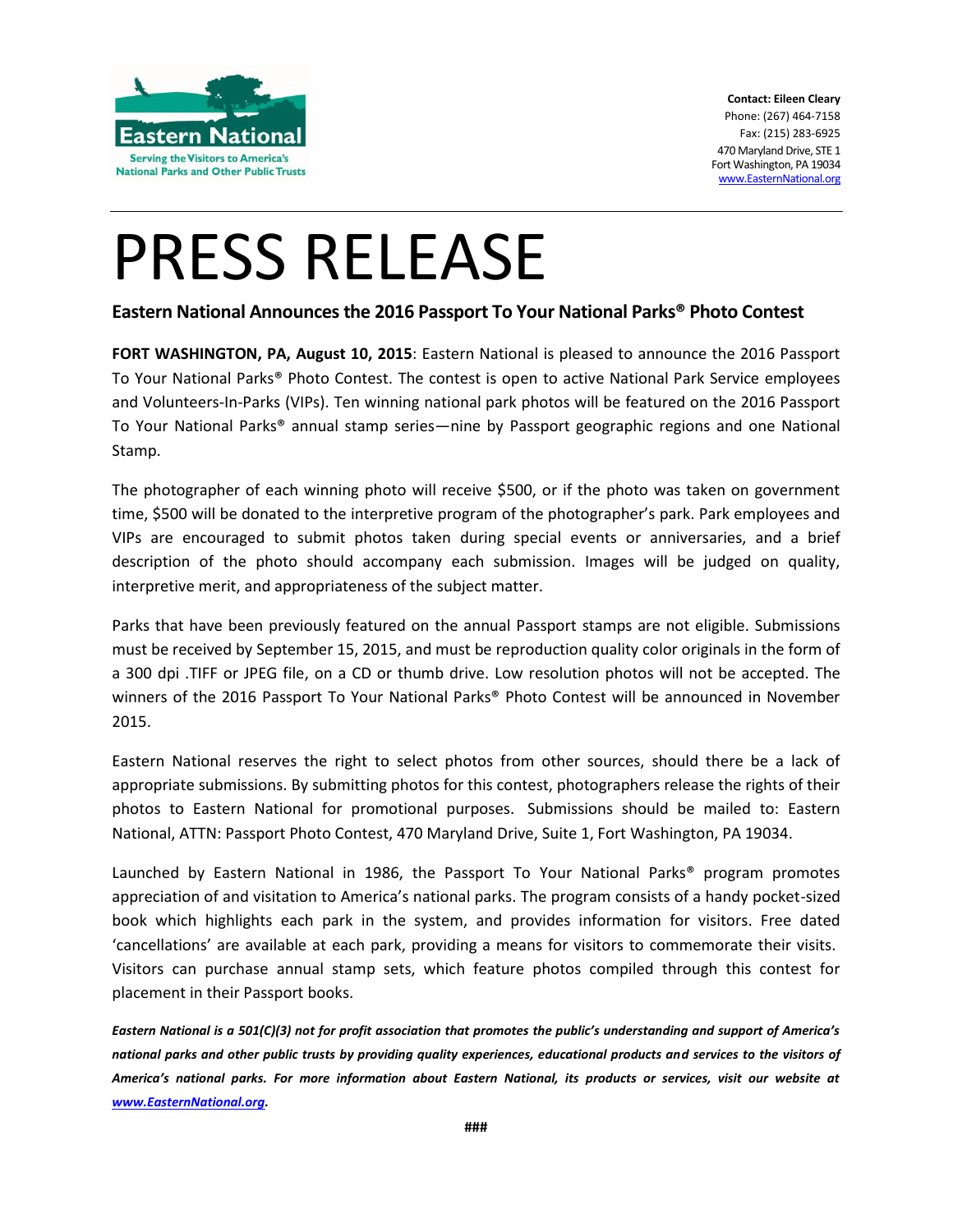## Passport To Your National Parks®

# **2016 Photo Contest**

*Your photo may be featured in the 2016 Passport To Your National Parks® Commemorative Stamp Set!*

**• Only National Park Service employees and Volunteers In Parks (VIPs) are eligible for the contest.**

All submissions must be identified with:

- park name and image location
- photographer's name
- photographer's status as an NPS employee or VIP
- current park assignment
- photographer's mailing address (no post office boxes please), telephone number, and email address
- Image submissions of national parks with special events or anniversary celebrations during 2016 are encouraged. A brief statement about the event should be enclosed with the photograph.
- **National parks previously featured on Passport stamps will NOT be accepted**. See the accompanying list of previous winners. Please submit only photos of parks not previously featured.
- **Submissions must be received by Eastern National in Fort Washington, Pa., by September 15, 2015.**
- All submissions must be high-resolution digital images at 300 dpi, tiff or jpeg files, on a cd or thumb drive.
- Eastern National will review all submissions and make final selections. Images will be judged on quality, interpretive merit, and appropriateness of subject matter. Lacking a suitable entry, Eastern National reserves the right to select a photograph from other sources.
- By submitting their work for review, photographers agree that if their photograph is chosen, Eastern National may use the winning photograph for the Passport stamp and promotional purposes. Eastern National will not be responsible for any lost or damaged files. Files will not be returned.
- Contest winners will be announced in **November 2015.** Eastern National will pay the photographer \$500 for the winning photograph in each category. If the winning image is a National Park Service photograph, or was taken on government time, Eastern National will donate \$500 to the photographer's park to support that park's interpretive program.
- Please send submissions to:

**Eastern National Passport Photography Contest** 470 Maryland Drive, Suite 1 Fort Washington, PA 19034

### **Call (267) 464-7158 with questions. Good luck!**





Serving the Visitors to America's **National Parks and Other Public Trusts**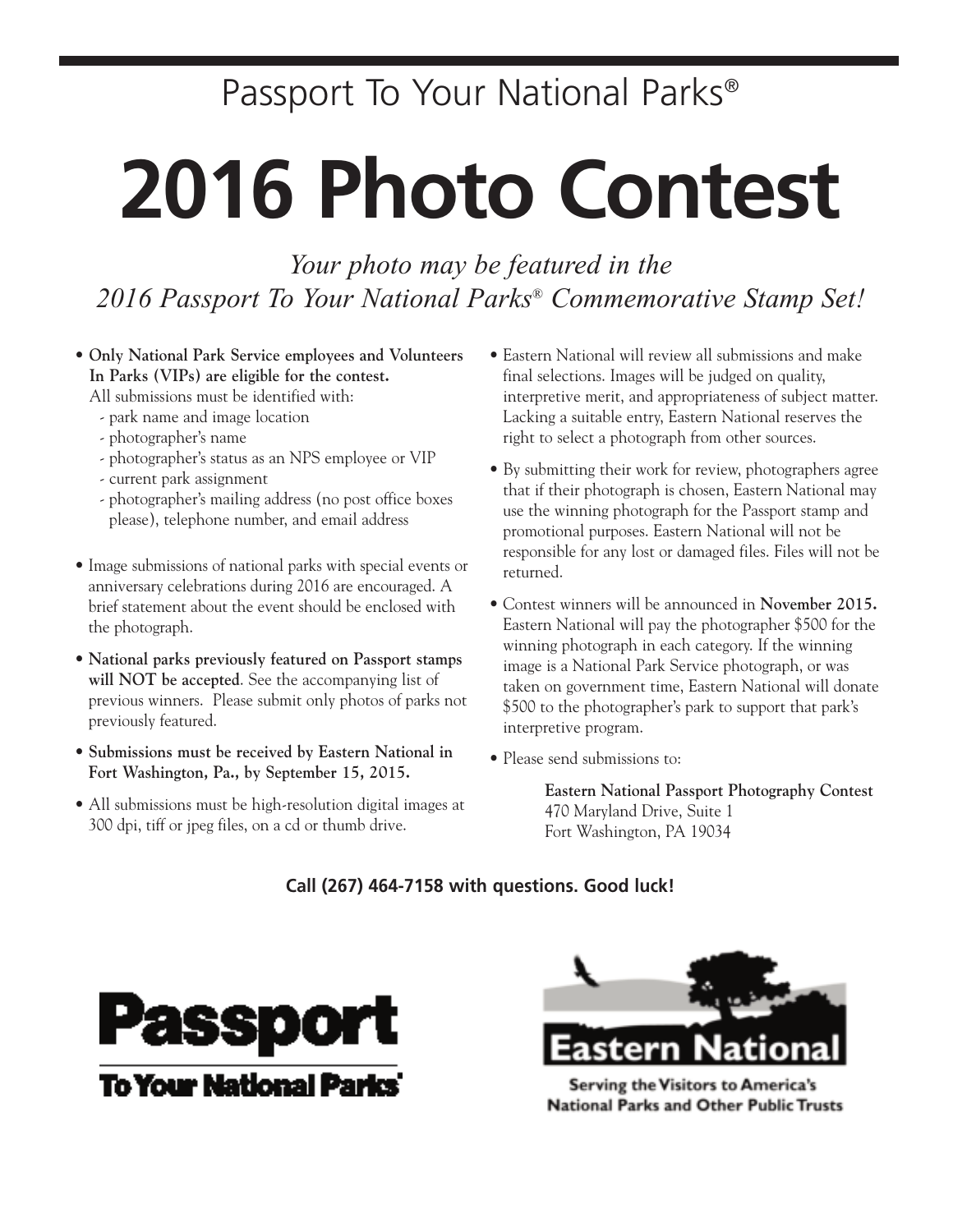#### Updated 01-01-15

### Passport To Your National Parks® Stamp Set **Featured Parks by Alphabet**

**Abraham Lincoln Birthplace NHP: 2009** National **Acadia NP: 1987** North Atlantic **Adams NHP: 2011** North Atlantic **Agate Fossil Beds NM: 1995** Midwest **Allegheny Portage Railroad NHS: 1994** Mid-Atlantic **Amistad NRA: 2007** Southwest **Andersonville NHS: 1995** Southeast **Andrew Johnson NHS: 2008** Southeast **Aniakchak NM & PRES: 2002** Pac NW & Alaska **Antietam NB: 2005** Mid-Atlantic **Apostle Islands NL: 1989** Midwest **Appomattox Court House NHP: 1990** Mid-Atlantic; 2015 National **Arches NP: 1989** Rocky Mountain **Arkansas Post N MEM: 1993** Southwest **Assateague Island NS: 1989** Mid-Atlantic **Aztec Ruins NM: 2005** Southwest **Badlands NP: 1999** Rocky Mountain **Bandelier NM: 1991** Southwest **Bent's Old Fort NHS: 2005** Rocky Mountain **Bering Land Bridge N PRES: 2014** Pac NW & Alaska **Big Bend NP: 1986** Southwest **Big Hole NB: 1992** Rocky Mountain **Big South Fork NRRA: 2004** Southeast **Big Thicket N PRES: 2014** Southwest **Bighorn Canyon NRA: 2014** Rocky Mountain **Black Canyon of the Gunnison NP: 2012** Rocky Mountain **Blue Ridge PKWY: 1986** Southeast **Booker T. Washington NM: 2006** Mid-Atlantic **Boston African American NHS: 2005** North Atlantic **Boston Harbor Islands NRA: 2015** North Atlantic **Boston NHP: 1993** North Atlantic **Bryce Canyon NP: 1988** Rocky Mountain **Buffalo NR: 2002** Southwest

**Cabrillo NM: 1992** Western **Canaveral NS: 2000** Southeast **Cane River Creole NHP: 2008** Southwest **Canyon de Chelly NM: 1988** National **Canyonlands NP: 2001** Rocky Mountain **Cape Cod NS: 1986** North Atlantic **Cape Hatteras NS: 1988** National **Capitol Reef NP: 2010** Rocky Mountain **Carl Sandburg Home NHS: 1994** Southeast **Carlsbad Caverns NP: 1995** Southwest **Castillo de San Marcos NM: 1992** Southeast **Catoctin Mountain Park: 2007** Mid-Atlantic **Cedar Breaks NM: 2007** Rocky Mountain **César E. Chávez NM: 2014** Western **Chaco Culture NHP: 2000** Southwest **Channel Islands NP: 2000** Western **Chesapeake and Ohio Canal NHP: 2008** Mid-Atlantic **Chickamauga & Chattanooga NMP: 1990** Southeast **Chiricahua NM: 2004** Western **City of Rocks N RES: 2003** Pac NW & Alaska **Clara Barton NHS: 2012** Mid-Atlantic **Colonial NHP: 1986** Mid-Atlantic **Colorado NM: 2004** Rocky Mountain **Congaree NP: 2009** Southeast **Constitution Gardens: 1987** National **Capital Coronado N MEM: 2002** Western **Crater Lake NP: 1989** Pac NW & Alaska **Craters of the Moon NM: 1990** Pac NW & Alaska **Cumberland Gap NHP: 2005** Southeast **Cumberland Island NS: 1999** Southeast **Curecanti NRA: 2000** Rocky Mountain **Cuyahoga Valley NP: 2000** Midwest **Dayton Aviation Heritage NHP: 2014** Midwest **Death Valley NP: 1990** Western **Delaware Water Gap NRA: 1995** Mid-Atlantic **Denali NP & PRES: 1987** Pac NW & Alaska

**De Soto N MEM: 2013** Southeast **Devils Postpile NM: 2011** Western **Devils Tower NM: 1987** Rocky Mountain

**Dinosaur NM: 2010** National **District of Columbia War Memorial: 2009** National Capital **Dry Tortugas NP: 1997** Southeast

**Ebey's Landing NH RES: 2007** Pac NW & Alaska **Edison NHS: 1992** Mid-Atlantic **Effigy Mounds NM: 1996** Midwest **Ellis Island: 1990** North Atlantic **El Malpais NM: 2012** Southwest

**El Morro NM: 1996** Southwest **Everglades NP: 1997** National

**Federal Hall N MEM: 1989** North Atlantic **Fire Island NS: 1999** North Atlantic **Florissant Fossil Beds NM: 1994** Rocky Mountain **Ford's Theatre NHS: 1993** National Capital; 2015 National Capital **Fort Bowie NHS: 2012** Western **Fort Clatsop N MEM: 1992** Pac NW & Alaska **Fort Davis NHS: 2011** Southwest **Fort Donelson NB: 2003** Southeast **Fort Frederica NM: 2011** Southeast **Fort Laramie NHS: 2009** Rocky Mountain **Fort Larned NHS: 2004** Midwest **Fort Matanzas NM: 2010** Southeast **Fort McHenry NM & HS: 2014 National Fort Necessity NB: 2004** Mid-Atlantic **Fort Point NHS: 1995** Western **Fort Pulaski NM: 2007** Southeast

**Fort Scott NHS: 1992** Midwest **Fort Smith NHS: 2001** Southwest

**Fort Stanwix NM: 2010** North Atlantic **Fort Sumter NM: 1998** Southeast; **2011** National

**Fort Union NM: 2004** Southwest **Fort Union Trading Post NHS: 1991** Rocky Mountain

**Fort Vancouver NHS: 1999** Pac NW & Alaska

**Fort Washington Park: 1999** National Capital

**Fossil Butte NM: 2015** Rocky Mountain **Franklin Delano Roosevelt MEM: 1998** National Capital **Frederick Douglass NHS: 1992**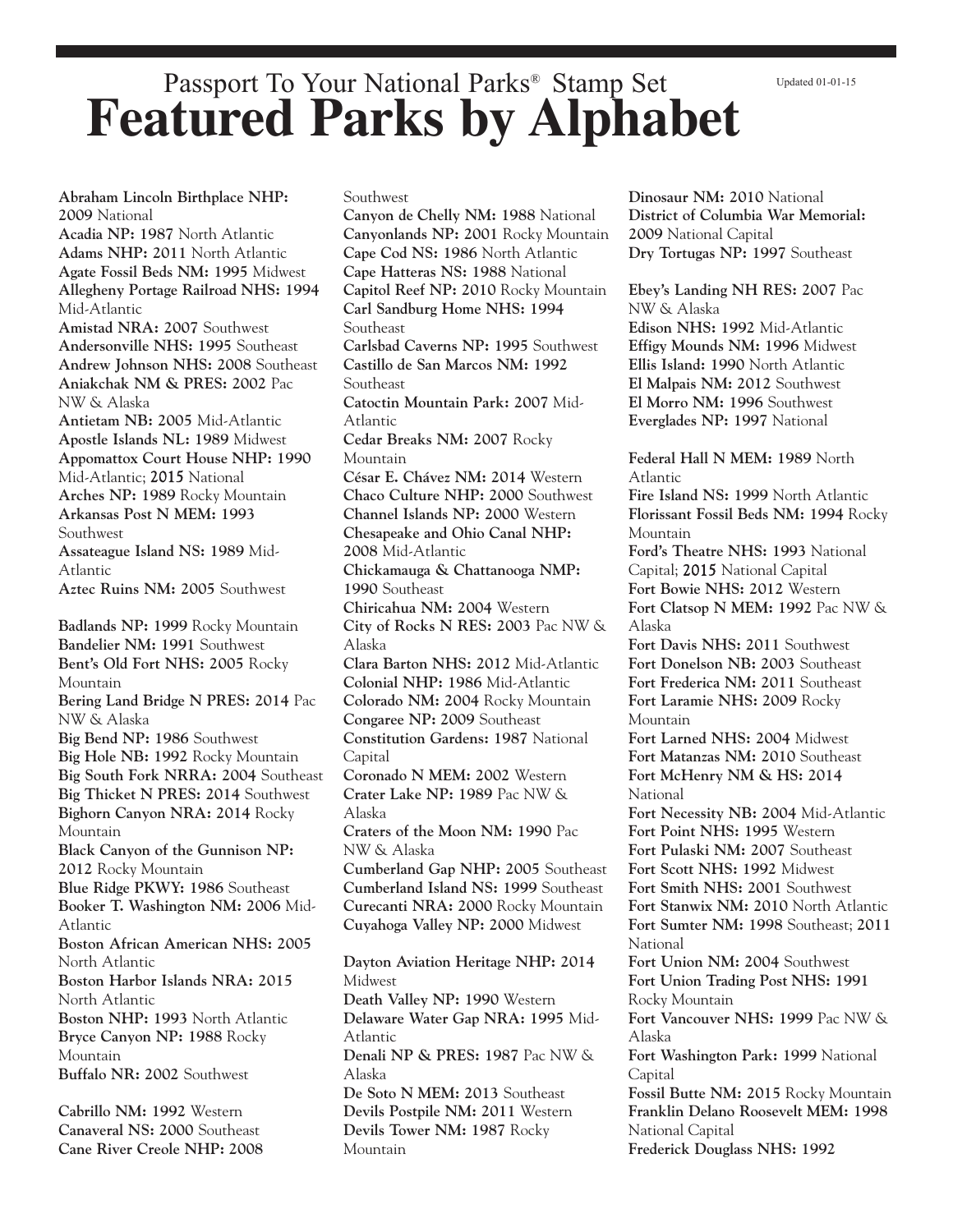National Capital **Frederick Law Olmsted NHS: 2004** North Atlantic **Fredericksburg and Spotsylvania NMP: 2002** Mid-Atlantic

**Gates of the Arctic NP & PRES: 2006** Pac NW & Alaska **Gateway NRA: 2009** North Atlantic **General Grant N MEM: 1997** North Atlantic **George Gordon Meade MEM: 2013** National Capital **George Mason MEM: 2007** National Capital **George Washington Birthplace NM: 2010** Mid-Atlantic **George Washington Memorial Parkway—Great Falls Park: 2005** National **Gettysburg NMP: 1988** Mid-Atlantic **Gila Cliff Dwellings NM: 2003** Southwest **Glacier Bay NP & PRES: 2000** Pac NW & Alaska **Glacier NP: 1988/95** National **Glen Canyon NRA: 2002** National **Golden Spike NHS: 1994** National **Grand Canyon NP: 1988** Western **Grand Portage NM: 2002** Midwest **Grand Teton NP: 1993** National **Grant-Kohrs Ranch NHS: 2006** Rocky Mountain **Great Basin NP: 1989** Western **Great Sand Dunes NP & PRES: 2002** Rocky Mountain **Great Smoky Mountains NP: 1989** Southeast **Guadalupe Mountains NP: 1997** Southwest **Gulf Islands NS: 1996** Southeast **Haleakala NP: 2009** Western

**Hamilton Grange N MEM: 2012** North Atlantic **Harpers Ferry NHP: 1999** Mid-Atlantic **Harry S Truman NHS: 1994** Midwest **Hawaii Volcanoes NP: 1987** Western **Herbert Hoover NHS: 1999** Midwest **Homestead NM of America: 2007** Midwest **Hopewell Culture NHP: 1998** Midwest **Hopewell Furnace NHS: 1987** Mid-Atlantic **Horseshoe Bend NMP: 2014** Southeast **Hot Springs NP: 1989** Southwest **Hovenweep NM: 1993** Rocky Mountain

**Independence NHP: 1987** National

**Indiana Dunes NL: 1991** Midwest **Isle Royale NP: 2001** Midwest **Jean Lafitte NHP & PRES: 1999** Southwest **Jefferson MEM: 1989** National Capital **Jefferson National Expansion Memorial: 1986** Midwest **Jewel Cave NM: 2008** Rocky Mountain **John D. Rockefeller, Jr. MEM PKWY:** 2013 Rocky Mountain **John Day Fossil Beds NM: 1996** Pac NW & Alaska **John Ericsson MEM: 2012** National Capital **Johnstown Flood N MEM: 2014** Mid-Atlantic **Joshua Tree NP: 1999** Western **Kalaupapa NHP: 2007** National **Katmai NP & PRES: 1997** Pac NW & Alaska **Kenai Fjords NP: 1994** Pac NW & Alaska **Kenilworth Park and Aquatic Gardens: 2001** National Capital **Kings Canyon NP: 2010** Western **Klondike Gold Rush NHP**: **1991** Pac NW & Alaska **Korean War Veterans MEM: 1997** National Capital **Lake Chelan NRA: 2008** Pac NW & Alaska **Lake Clark NP & PRES: 2013** Pac NW & Alaska **Lake Meredith NRA: 2015** Southwest **Lake Roosevelt NRA: 2004** Pac NW & Alaska **Lassen Volcanic NP: 2005** Western **Lewis and Clark NHP: 2010** Pac NW & Alaska **Liberty Bell: 2001** National **Lincoln Boyhood N MEM: 2009** Midwest **Lincoln Home NHS: 1987** Midwest **Lincoln Memorial: 1988** National; **1995** National Capital **Little Bighorn Battlefield NM: 1996** Rocky Mountain **Little Rock Central High School NHS: 2013** Southwest **Longfellow House-Washington's Headquarters NHS: 2013** North Atlantic **Lowell NHP: 1991** North Atlantic **Lyndon B. Johnson NHP: 1994** Southwest **Lyndon Baines Johnson Memorial Grove on the Potomac: 2014** National Capital

**Mammoth Cave NP: 1991** Southeast **Manassas NBP: 2000** Mid-Atlantic **Manzanar NHS: 2003** Western **Marsh-Billings-Rockefeller NHP: 2014** North Atlantic **Martin Luther King, Jr. MEM: 2013** National **Martin Van Buren NHS: 1994** North Atlantic **Mary McLeod Bethune Council House NHS: 2003** National Capital **Meridian Hill Park: 2008** National **Capital Mesa Verde NP: 1996** National **Minute Man NHP: 2000** National **Missouri NRR: 2015** Midwest **Mojave N PRES: 2007** Western **Monocacy NB: 2015** Mid-Atlantic **Montezuma Castle NM: 2001** Western **Moores Creek NB: 2001** Southeast **Morristown NHP: 2003** Mid-Atlantic **Mount Rainier NP: 1986** Pac NW & Alaska **Mount Rainier NP: 1999** National **Mount Rushmore N MEM: 1986** Rocky Mountain **Muir Woods NM: 1991** National **Natchez NHP: 2012** Southeast **Natchez Trace PKWY: 1988** Southeast **National Mall: 2000** National Capital **National Park of American Samoa: 1996** Western **Natural Bridges NM: 1998** Rocky Mountain **Navajo NM: 2004** National **New Bedford Whaling NHP: 2006** North Atlantic **New River Gorge NR: 1997** Mid-Atlantic **Nez Perce NHP: 2015** Pac NW & Alaska **Niobrara NSR: 2011** Midwest **Noatak N PRES: 2012** Pac NW & Alaska **North Cascades NP: 1993** Pac NW & Alaska **Obed WSR: 2006** Southeast **Ocmulgee NM: 2015** Southeast **Olympic NP: 1988** Pac NW & Alaska **Oregon Caves NM: 2009** Pac NW & Alaska **Organ Pipe Cactus NM: 1994** Western **Oxon Cove Park: 1996** National Capital **Ozark NSR: 2008** Midwest

**Padre Island NS: 2009** Southwest **Paterson Great Falls NHP: 2013** Mid-Atlantic